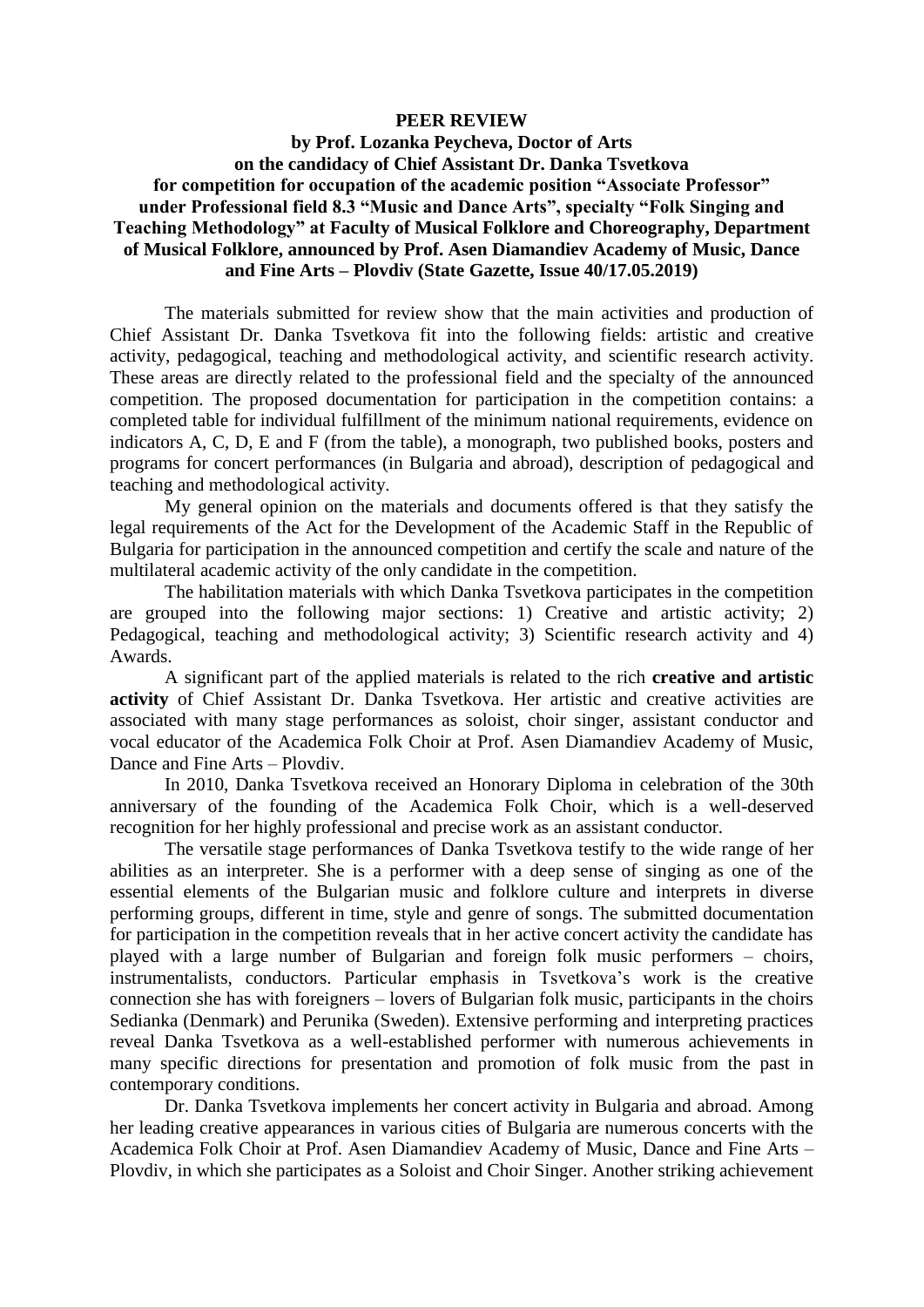on the Bulgarian stage is her concert performances with the Perunika Chorus (Stockholm). Danka Tsvetkova has had a respectable concert activity abroad on prestigious stages in Sweden, Denmark, Belgium, France, Canada and more.

As a choir performer, she has participated in various competitions in Bulgaria (Varna  $-2012$ ; Sofia – 2013) and abroad (Graz, Austria – 2008, 2011; Serbia – 2010), where she has won a number of prestigious awards, among which the gold medals won in 2008 and Grand Prix at the 2011 World Choir Games in Graz, Austria. I have excellent impressions of the participation of Dr. Danka Tsvetkova with the Academica Choir at Prof. Asen Diamandiev Academy of Music, Dance and Fine Arts – Plovdiv at the National Singing Competition, dedicated to the 80th anniversary of the birth of Prof. Kiril Stefanov, organized by the Institute of Ethnology and Folklore Research with the Ethnographic Museum at the Bulgarian Academy of Sciences on 08.11.2013 and 09.11.2013 in Sofia, where they won the biggest special award. The Academica Folk Choir presented a tasteful selection and a masterful repertoire on the stage of the Grand Salon of the Bulgarian Academy of Sciences. Their performances were remarkable for their timbre beauty, exceptional musical sense and sophisticated interpretation.

From the materials presented for participation in the competition it is clear that the stage performances of Chief Assistant Dr. Danka Tsvetkova are among the priorities in her field of work. Through them she promotes the Bulgarian song art based on the folklore traditions in front of contemporary audiences and this can be considered as the main contribution of the candidate for the academic position of "Associate Professor" in the announced competition.

The **pedagogical, teaching and methodological activity** of Chief Assistant Dr. Danka Tsvetkova is developed in the following main areas: comprehensive work on vocal and performance issues, familiarization with and work on the interpretation of various folk singing styles with foreign choirs from Denmark and Sweden, vocal production work with the Academica Folk Choir at Prof. Asen Diamandiev Academy of Music, Dance and Fine Arts – Plovdiv, work as a folk singing teacher at the same higher education institution and issuance of textbooks related to the teaching of folk singing.

The main emphasis in the pedagogical activity of Chief Assistant Dr. Danka Tsvetkova is her whole work on vocal and performance issues and overcoming the obstacles that singers face when reading notated folk music. Typically, recorders and composers provide little information and rarely give specific instructions on how to interpret a folk song notated or processed by them, and leave the interpretation to the singer's own judgment and imagination. In the overall vocal and staging work with the students, with the Academica Folk Choir and with the foreign choirs Sedianka (Aarhus, Denmark – since 2007) and Perunika (Stockholm, Sweden – since 2015), Danka Tsvetkova directs the process of decoding and understanding of the notated work presented for interpretation. In the complex pedagogical and creative process of translation from author to performer, Tsvetkova has enviable achievements, which are based on her good knowledge and considerable experience in this type of repertoire.

During the years of her teaching activity Chief Assistant Dr. Danka Tsvetkova actively participates in the educational process of preparation of students for participation in competitions, concerts, festivals and more. With her pedagogical work she attracts and prepares generations of interpreters of Bulgarian folk songs. Her successes as a teacher are visible from the diverse performances of her students with their active participation in the concert life of Prof. Asen Diamandiev Academy of Music, Dance and Fine Arts – Plovdiv.

Among the significant results of the pedagogical activity of Dr. Danka Tsvetkova is the issuance of teaching aids, directly related to folk singing training in secondary and higher music institutions and specialized music classes.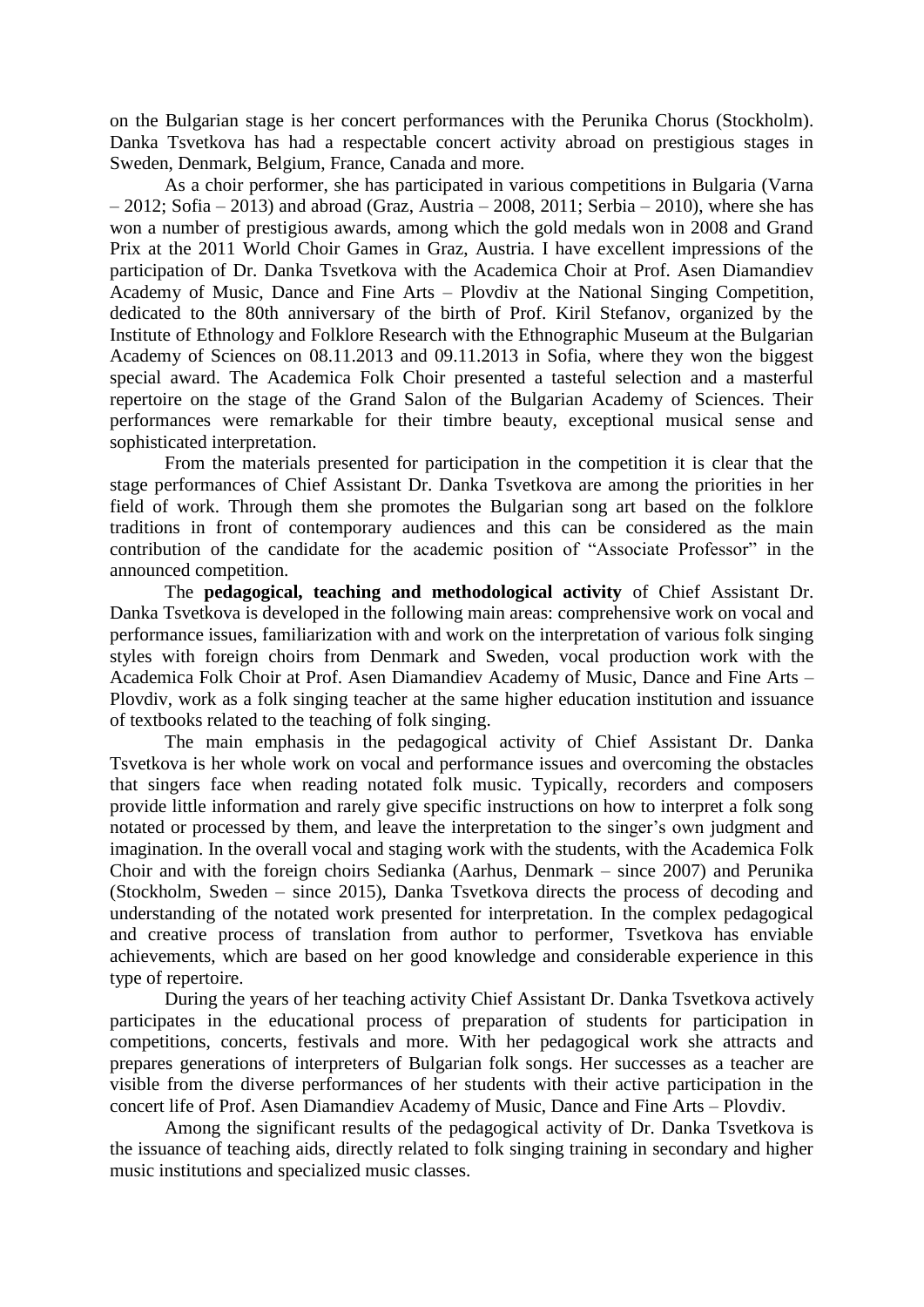The many years of pedagogical experience of Dr. Danka Tsvetkova (from 1997 to the present), the successes of her students, the developed teaching aids for practical training with students and her numerous master classes, seminars and workshops in Bulgaria and abroad testify to the level of accumulated vocal expertise, extensive pedagogical experience, skills and achievements, as well as of her significant contribution to teaching and pedagogical practice.

The **scientific research production**, with which Chief Assistant Dr. Danka Tsvetkova participates in the competition, reveals another important part of her academic activity. The candidate brings to the attention of the scientific jury three published books, listed by genres in the competition documentation as follows: monograph, book and studies.

The presented habilitation work "Male Folklore Performance in Sliven – Known and Unknown" (2019) addresses issues related to regional studies of musical folklore and the specific characteristics of traditional performance in a sub-region of Thrace. The study presents ten iconic male folk singers from the region with their distinctive style and repertoire. The work presents biographies of the singers and interviews with five of them. The contributions of this work are necessary and useful to all who are interested in the specifics of male singing in the region of Sliven.

The successfully defended doctorate in 2014, focused on the folklore singing style of Pazardzhik and its local manifestations in some localities in the region, was later partially published in the book "Folk Singing in the Pazardzhik Region" (2018). In this book, Danka Tsvetkova presents an original study of the singing art in Pazardzhik and the male folk singing as a special form of it. One of the major challenges facing the author of this work is to make sense of live singing at a theoretical level by using various internal (emic) concepts used by the bearers of the song tradition. Along with the numerous emic concepts derived from the bearers of the singing tradition, the book touches upon the specific constructions of "trembling in Graovski region" and "trembling in the region of Kyustendil", which are widely used by a number of professional folk singers and show how the internal participants in the art of folk singing interpret this phenomenon. These constructions are important for understanding the local features of the ornamental "trembling" technique, but they are not yet sufficiently clarified and justified in an external (ethical) perspective, which complicates their refinement in the present publication.

The published studies "Local Manifestation of the Pazardzhik Folklore and Performing Style in the villages of Belovitsa, Lyuben and Dragomir" present a field study of three villages located in the outskirts of the Pazardzhik and Ihtiman folklore region. The results of this work are interesting and useful from a research point of view in several fields: settlement studies, local communities and cultures, ethnographic groups and dialects. The empirical study of the three settlements carried out is also essential for the research of the local specifics of the folk music of the researched regions.

In general, the three publications submitted for peer review continue a well-established line of research and achievements of a number of generations of researchers in Bulgarian ethnomusicology who study the local and regional characteristics of music and folklore traditions in Bulgaria. At the same time, the developments of Chief Assistant Dr. Danka Tsvetkova provide new specific empirical data and analytical readings of the phenomena studied. The general impression is that in some places the nature of the data collected allows more extensive analyzes to be made with reference to previous studies. This finding does not detract from the results obtained, which provide valuable knowledge and can serve as a basis for further research.

To the prepared summary of the entire activity, structured in the sections under consideration, Dr. Danka Tsvetkova adds and offers to the attention of the scientific jury a list and copies of documents (diplomas, certificates, awards) certifying the recognitions for her